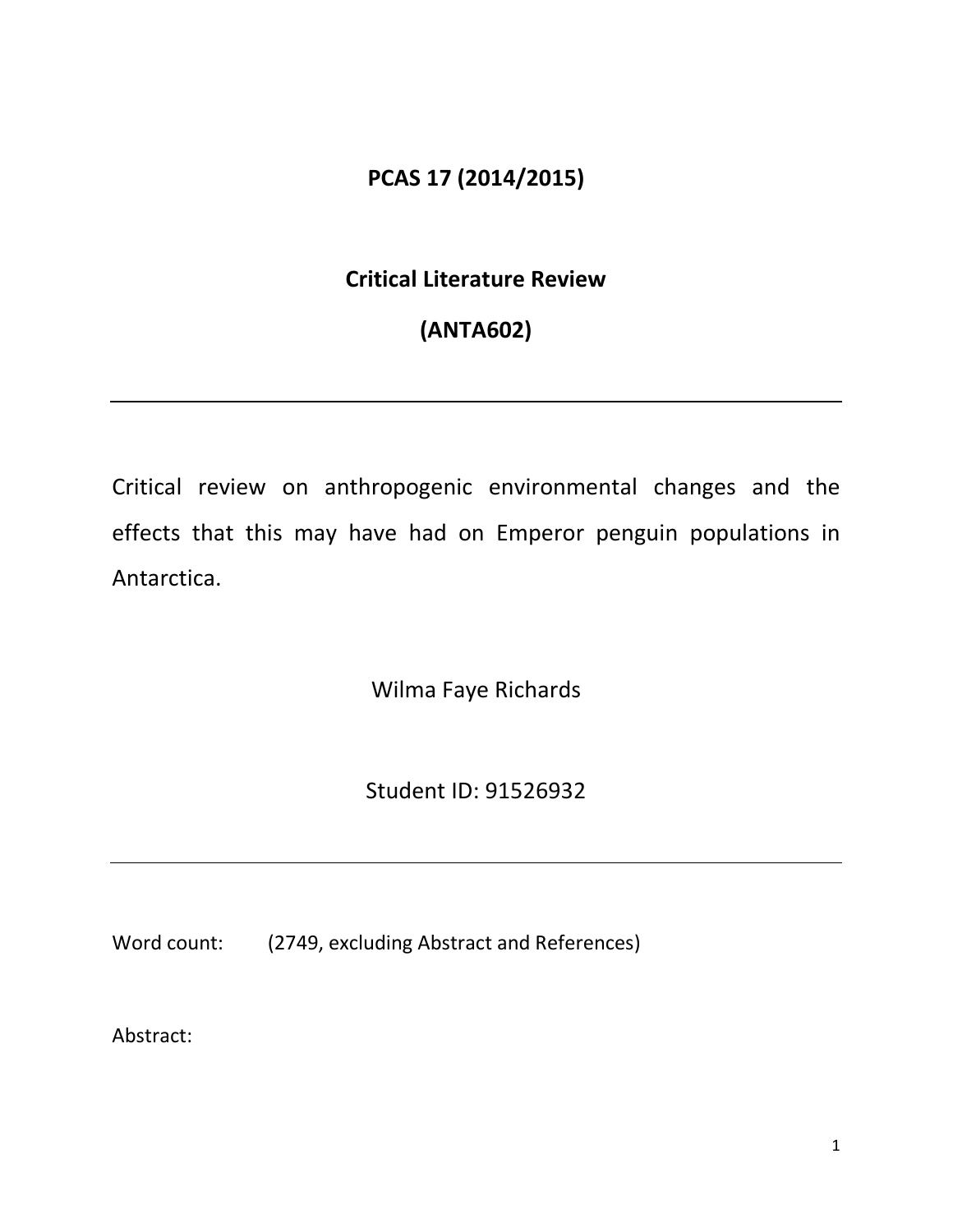This literature review takes into consideration of different aspects of reporting, which include the use of; books, journals, online articles and published scientific articles, to get the overall feeling on people's attitudes on environmental change and its effect on Emperor penguin populations in Antarctica. Emperor penguins (*Aptenodytes forsteri)* are the largest of all penguins and it is thought that these ice-obligate species are particularly susceptible to environmental changes in the southern ocean conditions. The Emperor penguins due to specialised adaptations is able to survive the extreme weather conditions of Antarctica, and there are concerns that with a rise in atmospheric temperatures the sea-ice is melting and will cause extinction to many colonies reducing their total population. There has been a report of an Emperor penguin colony utilising floating ice shelves during years when sea-ice formed much later than usual. This new habit would appear to be the answer, excepting the rising atmospheric temperature combined with rising sea water temperatures has already claimed part of the Larsen Ice Shelf. Another oppressing factor is their food source mainly in the form of krill becoming subject to be seriously affected by rise in temperature, which is causing limitations of the available surface area of the underside of the sea-ice for algae. Commercial fisheries are now targeting the Emperor penguins food source the krill and squid, putting extra pressures on their survival.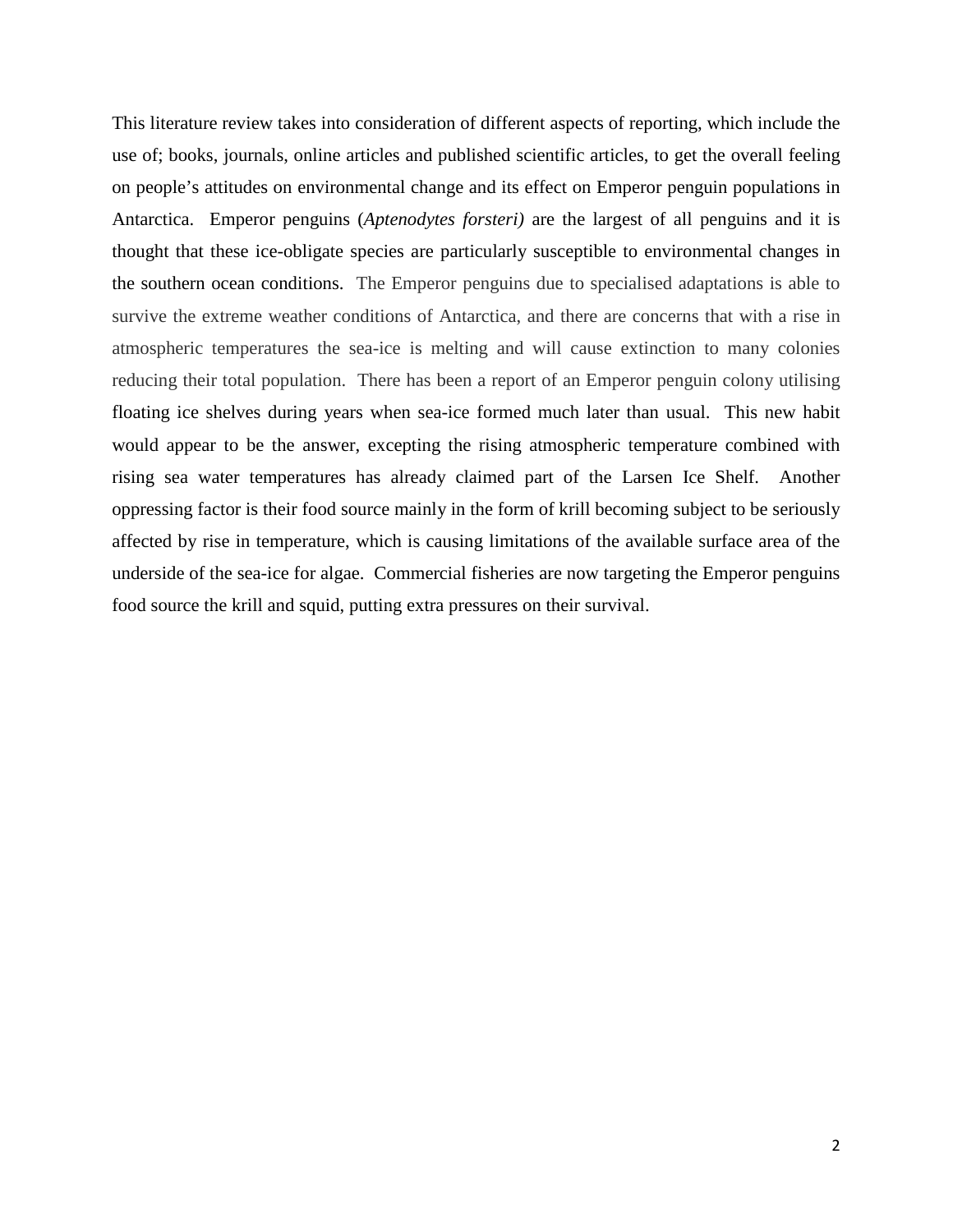### **Table of Contents**

| 1.7 Impacts on Distribution and Geographical Range of Emperor Penguins10 |  |
|--------------------------------------------------------------------------|--|
|                                                                          |  |
|                                                                          |  |
|                                                                          |  |
|                                                                          |  |
|                                                                          |  |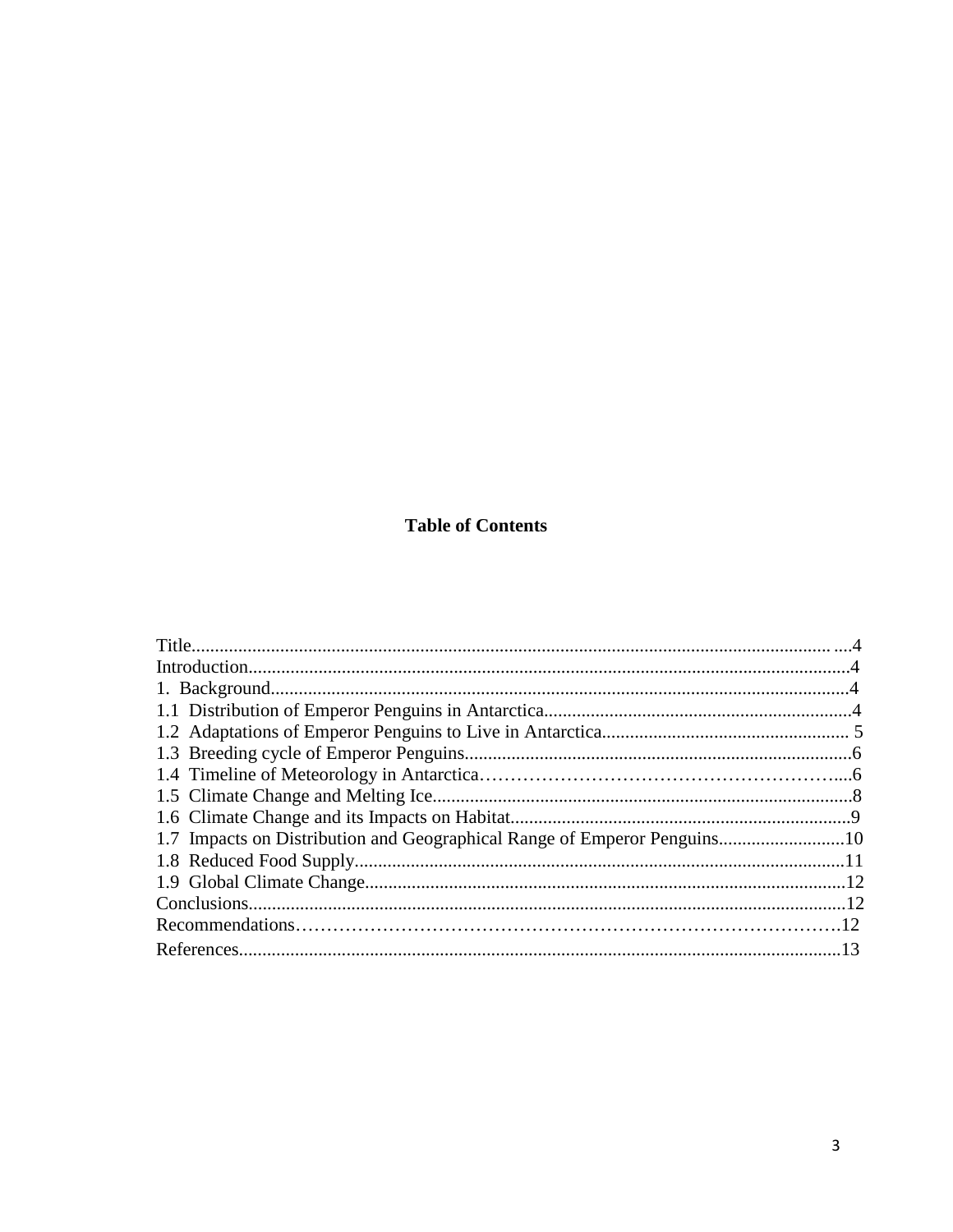## **Title**

Critical review on anthropogenic environmental changes and the effects that this may have had on Emperor penguin populations in Antarctica.

## **Introduction**

Emperor penguins (*Aptenodytes forsteri)* are the largest of all penguins which have adapted to the extreme climatic condition of Antarctica making them an ice-obligate species and are particularly susceptible to environmental changes in the southern ocean conditions (Bajagai, 2013). These penguins can live up to 40 years, are the largest of all penguins with a body weight ranging between 22–40 kilograms and body length of 100–130 centimetres. They have a low annual reproductive output where each breeding pair produces only one chick per year and only the male incubates the single egg. It is this size of the penguin that increases its susceptibility to climate change with its morphology preventing them to forage up to greater depths and range (Bajagai, 2013).

## **1. Background**

#### **1.1 Distribution of Emperor Penguins in Antarctica**

The Emperor penguin is the most ice-adapted of the penguin species, breeding generally on stable fast-ice within the Antarctic continent and adjacent islands with the large colonies in; Ross Sea region, Weddell Sea and East Antarctica (Figure 1) (De Roy, Jones & Cornethwaite, 2013). Emperor penguins although spending most of their lives at sea inhabit the sea ice at latitudes between 66°S and 78°S where a flat solid surface is essential for their breeding colonies and their long-term survival (De Roy, Jones & Cornethwaite, 2013; Scott & Scott, 2007).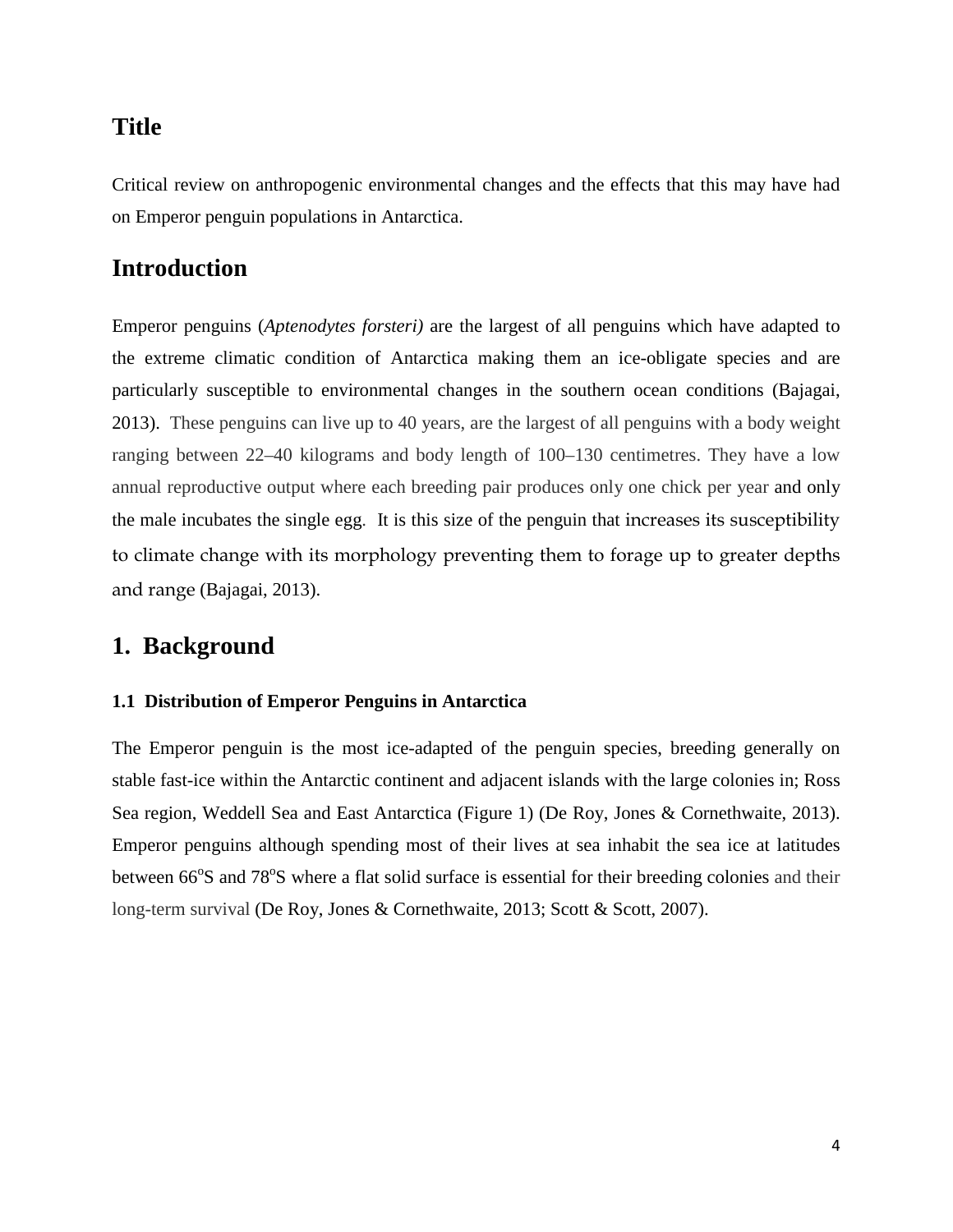

Figure 1: Emperor penguin colonies around the Antarctic continent (De Roy, T, Jones, M & Cornethwaite, J, 2013)

#### **1.2 Adaptations of Emperor Penguins to Live in Antarctica**

The Emperor penguin is able to survive the extreme weather conditions of Antarctica with their excellent insulation in the form of several layers of scale-like feathers that can cope very strong winds in some cases over 60 knots. Their bill and flippers, helps to conserve heat by having a very small surface open to the harsh environment. Another heat conservation adaptation is achieved by recovering much of the heat that is normally lost during exhalation through their nasal chambers (Australian Government, Department of the Environment, 2014). Emperor penguins have large reserves of energy-giving body fat combined with low level of activity during winter. They are also very social creatures, and one of their survival mechanisms is an urge to huddle together to keep warm (Australian Government, Department of the Environment, 2014). The Emperor penguin is the only species of penguin that is not territorial and allows the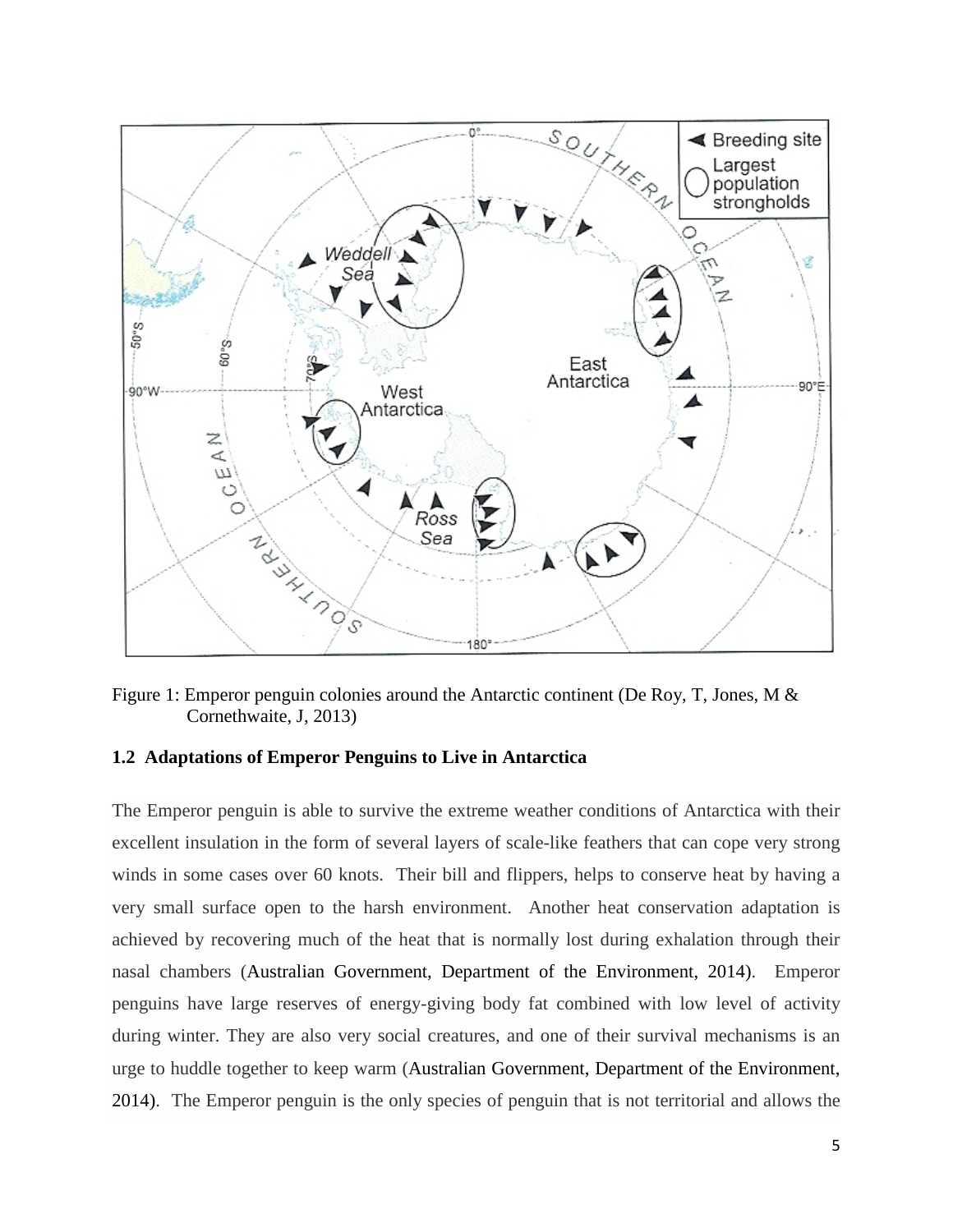extraordinary circulation pattern of a huddle ensuring that all the male Emperor penguins get some time in the warmth of the centre, enabling them to survive temperature drops often to minus  $60^{\circ}$ C and winds up to 180 kilometres per hour (McGonigal & Woodworth, 2001).

#### **1.3 Breeding cycle of Emperor Penguins**

Due to the size of the Emperor penguin and their physiological constraints regarding incubation and chick rearing and not being able to fit breeding within the span of the summer months, they have resorted to their entire breeding cycle being advanced into winter (Hatherton, 1990). This has led to their breeding being at risk of the Antarctic winter conditions. Having breeding during the worst weather conditions on earth, where it can be so severe that ice forms too solidly over the open water, the penguins cannot feed and breeding is abandoned due to the fast-ice extending a long way which entails the Emperor penguins having a longer distance to travel across the ice, sometimes reaching 120 kilometres in distance before they reach the pack-ice where they can forage (Hatherton, 1990; Australian Government, Department of the Environment, 2014). Or conversely sea-ice melts within their colony, breaking up and resulting in the eggs, chicks and young adults being lost (Hatherton, 1990).

Ideal geological features for breeding colonies is that the sea-ice is level and is surrounded by any of the following; grounded icebergs, islands, capes or glacier tongues, these help to stabilise the sea-ice and provide shelter tor the penguins from adverse weather conditions (De Roy, Jones & Cornethwaite, 2013).

#### **1.4 Timeline of Meteorology in Antarctica**

With the Antarctic Treaty coming into force in 1961 its directive of science and peace being its driving force, many participating nations validated their presence in Antarctica by taking meteorological measurements as a means to be observed as 'doing science' (Hooper, 2007). In 1988 David Limbert, head of meteorology at British Antarctic Survey had noticed 'some interesting variability' through collating air temperature figures from various Antarctic stations looking at a climate change scenario and passed this information onto John King his successor (Hooper, 2007). This was in part due to computers becoming smaller, accessible, affordable and increasingly powerful allowing researchers to process large quantities of figures and this data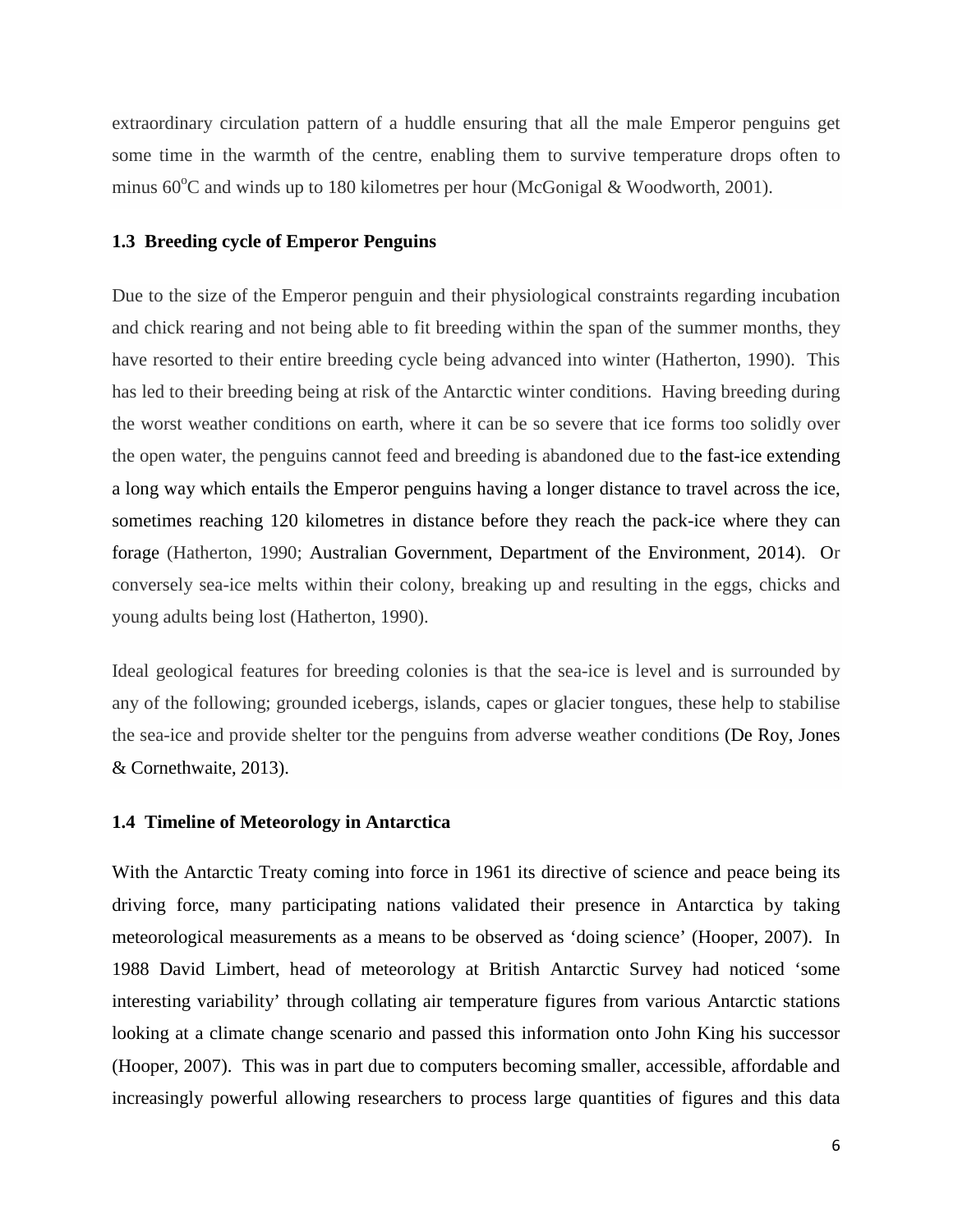was later scrutinize by King (2007: 74) to be "patchy, of questionable quality", leading to the exclusion of data creating gaps of observations, some of this due to inexperience when collecting measurements, lack of motivation or commitments and with some countries not passing over their records citing for military use (Hooper, 2007).

Trevor Hatherton editor of "Antarctica the Ross Sea region" (1990: 274) commented on the potential of a fourth phase in Antarctic history. After the initial exploration phase 'The Heroic Age', came the second phase of international science and construction of bases in the 1950s. This was followed by what he deemed as the third phase of permanent bases with the expansion of scientific activities period leading to the fourth phase 'Antarctic science in the satellite age' (Hatherton, 1990). This has certainly come of age with the analysis of satellite observations by British Antarctic Survey of four Antarctic Emperor penguin colonies when the sea-ice Analysis of satellite observations revealed that penguin colonies moved from their traditional breeding grounds of sea-ice during the years 2011 and 2012 when this formed later than usual to the much thicker floating ice shelves that surround the continent (British Antarctic Survey, 2014). This neighbouring floating ice shelf, consists of frozen freshwater as opposed to sea-ice containing saltwater and presents an additional challenge in that it requires the climbing up the sides of a floating ice shelf for the penguin, which at this site can be up to 30 metres high (Figure 2).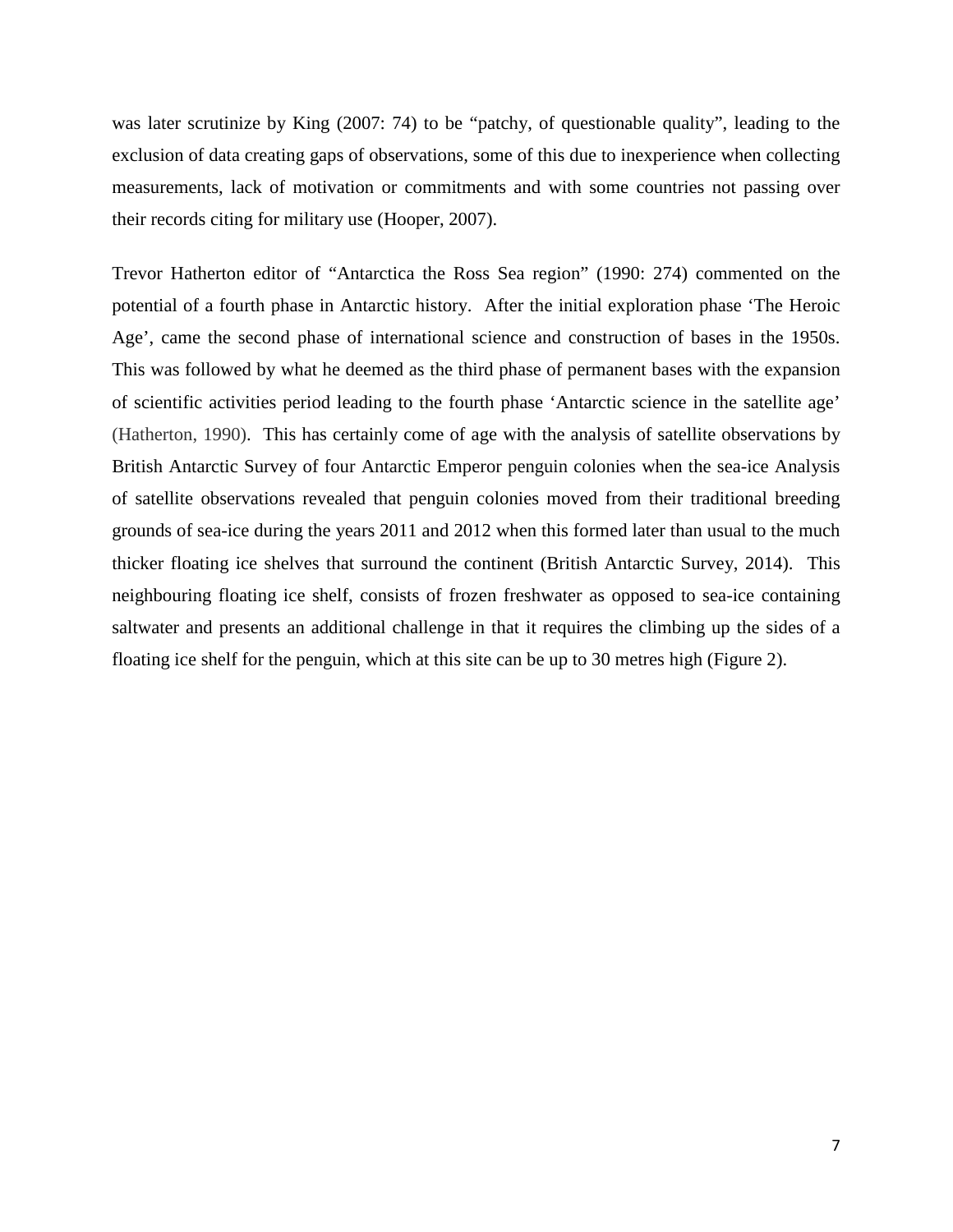

Figure 2: Emperor penguin colony taken from satellite on floating ice shelf, Photo: Ian Potten (British Antarctic Survey, 2014)

#### **1.5 Climate Change and Melting Ice**

With the increase in human populations worldwide post industrial revolution and their subsequent dependency on demanding energy in the form of wood, coal, oil and natural gas has seen a significant rise in carbon dioxide levels of 30 per cent higher than they were 200 years ago, although this greenhouse gas occurs naturally and without it, earth would be too cold for human habitation (McGonigal, 2008). This combined with methane another greenhouse gas which has 140 per cent higher levels compared to 200 years ago and the addition of chlorofluorocarbons, have all added to the extra greenhouse effect, warming the lower atmosphere and changing the Earth's climate (McGonigal, 2008). Evidence in average surface temperatures of the Earth over the past 100 years has shown a rise between  $0.3^{\circ}C - 0.6^{\circ}C$ , with a predicted rise to be between  $1.4^{\circ}\text{C} - 5.8^{\circ}\text{C}$  by the end of this century, making the anticipated warming greater than any recent natural fluctuations (McGonigal, 2008).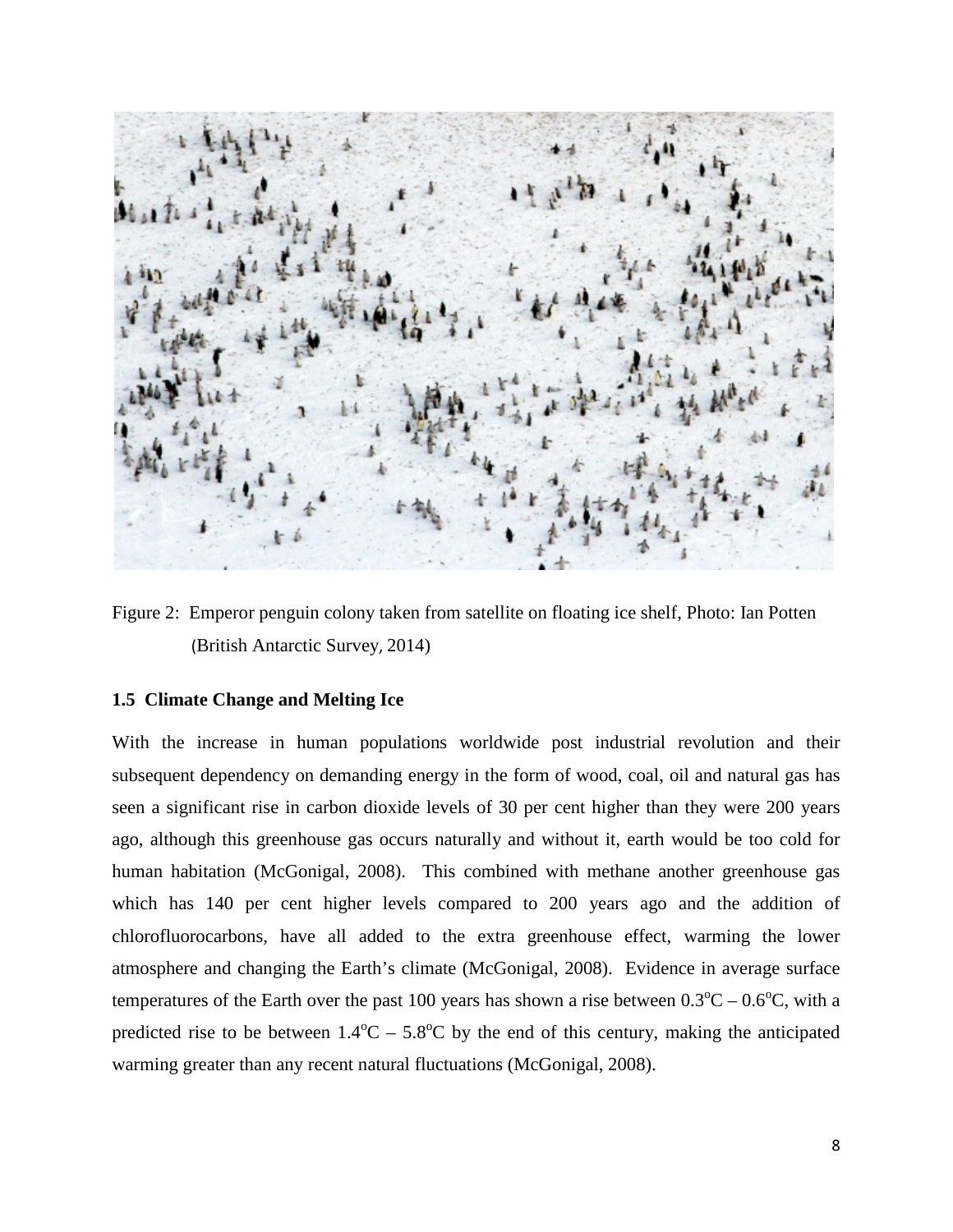Another consequence of the greenhouse effect is that of recent losses from ice sheets in both the Antarctic and Greenland, seeing a mean global rise in sea levels, Figure 3 shows the collapse of the northern most segment of the Larsen Ice Shelf which took only 35 days to disintegrate and disperse into the Weddell Sea (McGonigal, 2008). This occurred after the other separate embayed segments of the Larsen Ice Shelf A and C had already undergone retreat and disintegration, and the theory is these unexpectedly rapid collapses is due to the strong climate warming observed in the region since the late 1940s (McGonigal, 2008)



Figure 3: Collapse of Larsen B in January 2002 (McGonigal, 2008)

#### **1.6 Climate Change and its Impacts on Habitat**

Yadav Bajagai (2013), suggested that some scientists argue that melting of sea ice due to global warming is in fact beneficial for Emperor penguins as it reduces the distance to be travelled by them in search of food but with this melting of fast-ice, other scientists have pointed out that the disadvantages to their mortality such as flooding of colonies with sea water sweeping the chicks and young moulting adults into the sea. This mortality is due to the chicks and young adult feathers lacking the waterproofing required for life at sea (Richardson, 2009). Australian Government, Department of the Environment (2014) also stating; Emperor penguins depend on this fast-ice for their long-term survival and without this breeding platform they have nowhere to go, but it is also highlighting the importance that this platform is available for the duration of the chick rearing period and further adding the question regarding, if global warming alters the patterns of ice break-out or stability, it may be that the sea-ice disappears before the chicks are ready to go to sea. This opinion is also shared with Shaye Wolf (2009), noting that the Antarctic continent is warming as a whole, with the Antarctic Peninsula warming faster causing the sea-ice to shrink in size, and the sea-ice season becoming shorter causing harm to the Emperor penguin chicks and adults.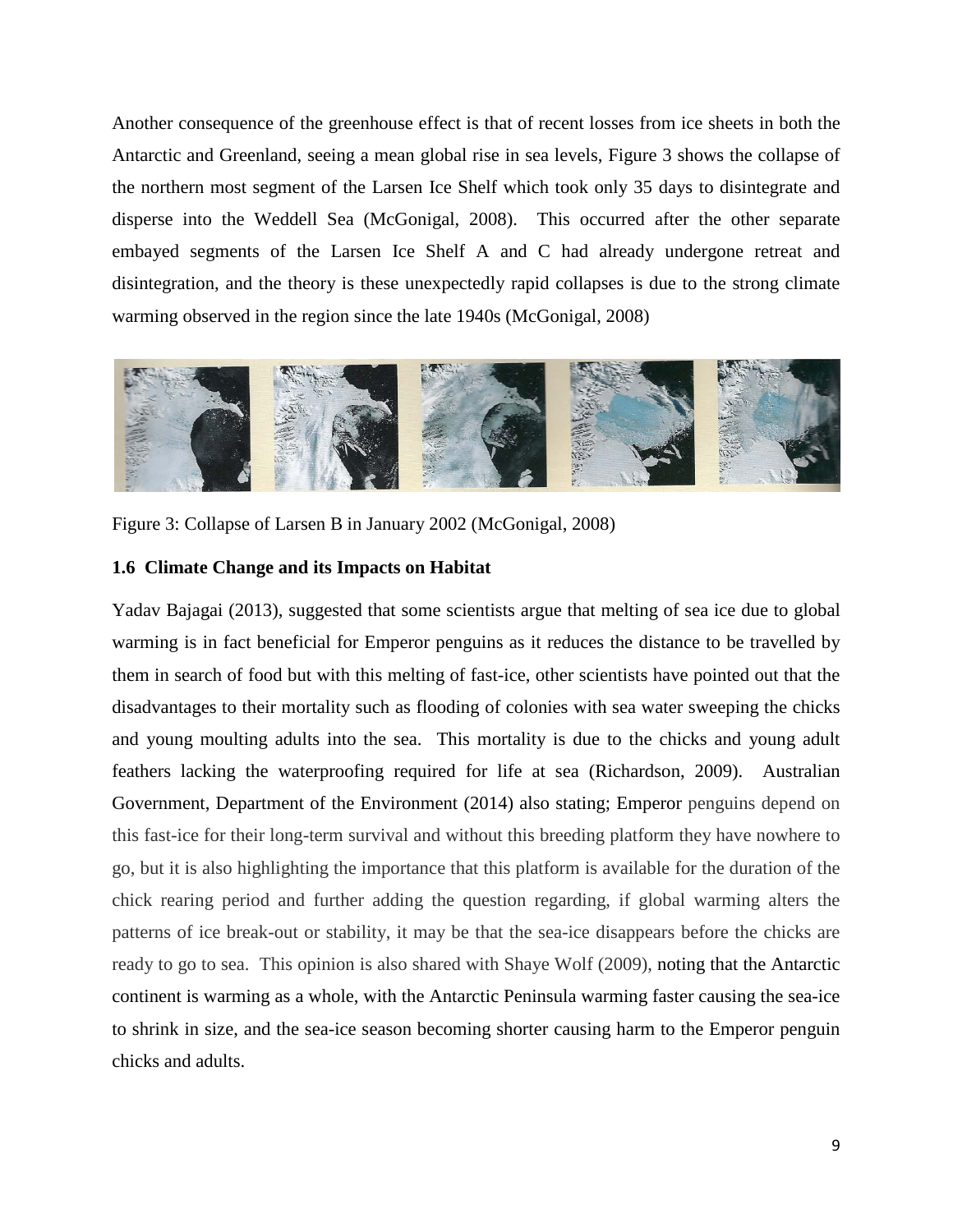As stated in Veronika Meduna's book; "Science on the Ice: Discovering the Secrets of Antarctica" (2012:119), that; the Emperor penguins will be affected by future climate change through loss of critical habitats for both its breeding and feeding areas with the thawing of the ice in Antarctica; where it is expected to lose up to half of their breeding colonies.

It is known that the sea-ice surrounding Antarctica undergoes regular seasonal melting subject to changes that vary from season to season and even from year to year, dependent on factors such as the number and intensity of storms and blizzards and the time at which the sea-ice forms in autumn or breaks out in summer (Australian Government, Department of the Environment, 2014). It is now the rapid temperature increases which have been witnessed along the Antarctic Peninsula seeing this melting occurring much sooner than that has been experienced previously causing many colonies of Emperor penguins that breed in this area, suffering from greater declines in population, which is increasing the Emperor penguin's risk of extinction in the near future (Richardson, 2009).

It is also the average temperature of ocean surface being the next most important factor determining survivability of penguins following the integrity of sea ice (Bajagai, 2013).

#### **1.7 Impacts on Distribution and Geographical Range of Emperor Penguins**

Bajagai (2013) states that: "Alteration in integrity and extension of sea ice due to global warming has resulted in pole ward contraction of range of Emperor penguins". In the study of demographic and climate models for the Terre Adelie Emperor penguin colonies by Jenouvrier et al, found that seasonal sea-ice concentration anomalies affecting both the adult survival and breeding success. Their prediction from this modeling sees a decline in the Adelie Emperor penguin population of 81 per cent by the year 2100 with a further 43 per cent chance of an even greater decline of 90 per cent or more, concluding that climate change is a significant risk to its population (Jenouvrier et al 2012). Declines in Emperor penguin current populations, is seeing them at risk of extinction in the near future (Richardson, 2009). This sentiment has been echoed by the Australian Antarctic Division (2014) who is concerned with the future survival of Emperor penguins at risk along with many others due to publicity in news papers, radio and television and the IUCN having declared that the Conservation status of the Emperor penguin as: near threatened.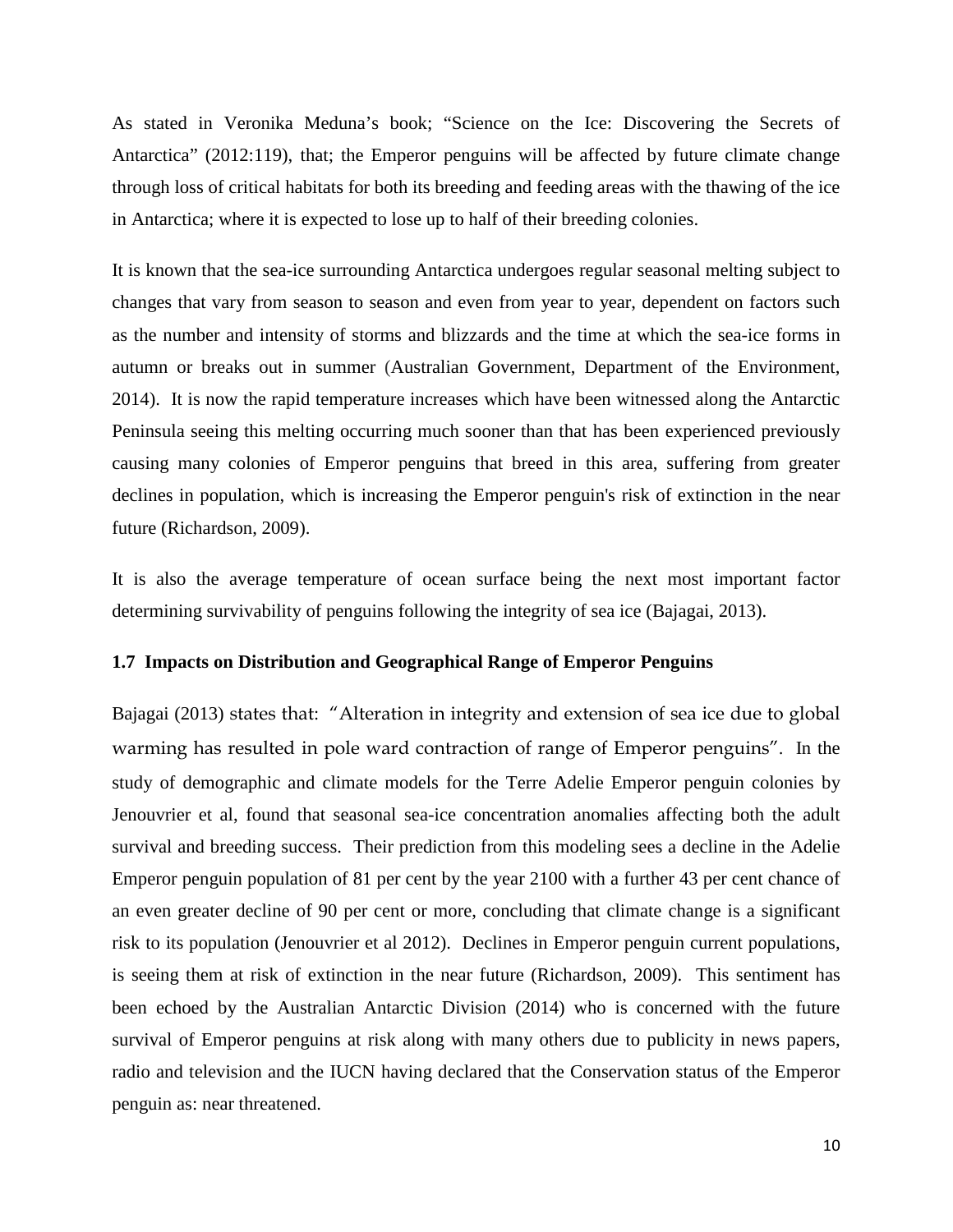In 1948, a small colony of emperor penguins of approximately 150 breeding pairs was discovered breeding on Emperor Island (67° 51' 52" S, 68° 42' 20" W), in the Dion Islands, close to the West Antarctic Peninsula reported by Stonehouse in 1952, with their numbers being maintained until 1970 then showing a continuous decline to only 20 pairs by 1999. In 2009 with the use of high-resolution aerial photography revealed there was no remaining trace of the colony. This has been related to the decline and loss of the Emperor Island colony to a welldocumented rise in local mean annual air temperature and coincident decline in seasonal sea ice duration. The loss of this colony provides some evidence to support recent studies made by Jenouvrier et al, on the vulnerability of emperor penguins to changes in sea-ice duration and distribution (Trathan, Fretwell & Stonehouse, 2011).

The findings which were reported in the journal Nature Climate Change in the week of article by Stewart, Dominion Post was based on forecasts of negative shifts in Antarctic sea-ice concentration under climate change, obtained from the study by Woods Hole Oceanographic Institution, warns that at least three-quarters of penguin colonies are vulnerable to future sea ice change, predicting a 20 per cent chance of extinction by the turn of the century (Stewart, 2014). Landcare Research Ecologist Phil Lyver, said this backed up his findings in 2010 of predictions that if troposphere temperatures reach  $2^{\circ}C$  above preindustrial levels, this will decrease Emperor penguin breeding populations north of 70°S, or even disappear by 2050 (Stewart, 2014).

#### **1.8 Reduced Food Supply**

This climate change has also brought about the amount of krill found in the southern oceans being decreased significantly in recent years (Richardson, 2009), given that the krill which the penguin eats has been severely limited by the available surface area of the underside of the seaice for their chosen food; algae. Richardson links the reduction in sea-ice resulting from climate change has meant that there has been much less food for penguins to eat. Similarly it was noted in Kooyman & Lynch book; "Penguins; the animal answer guide" suggested that recent hypothesis of this drop in penguin numbers is related to a drop in their food base krill (Kooyman & Lynch, 2013).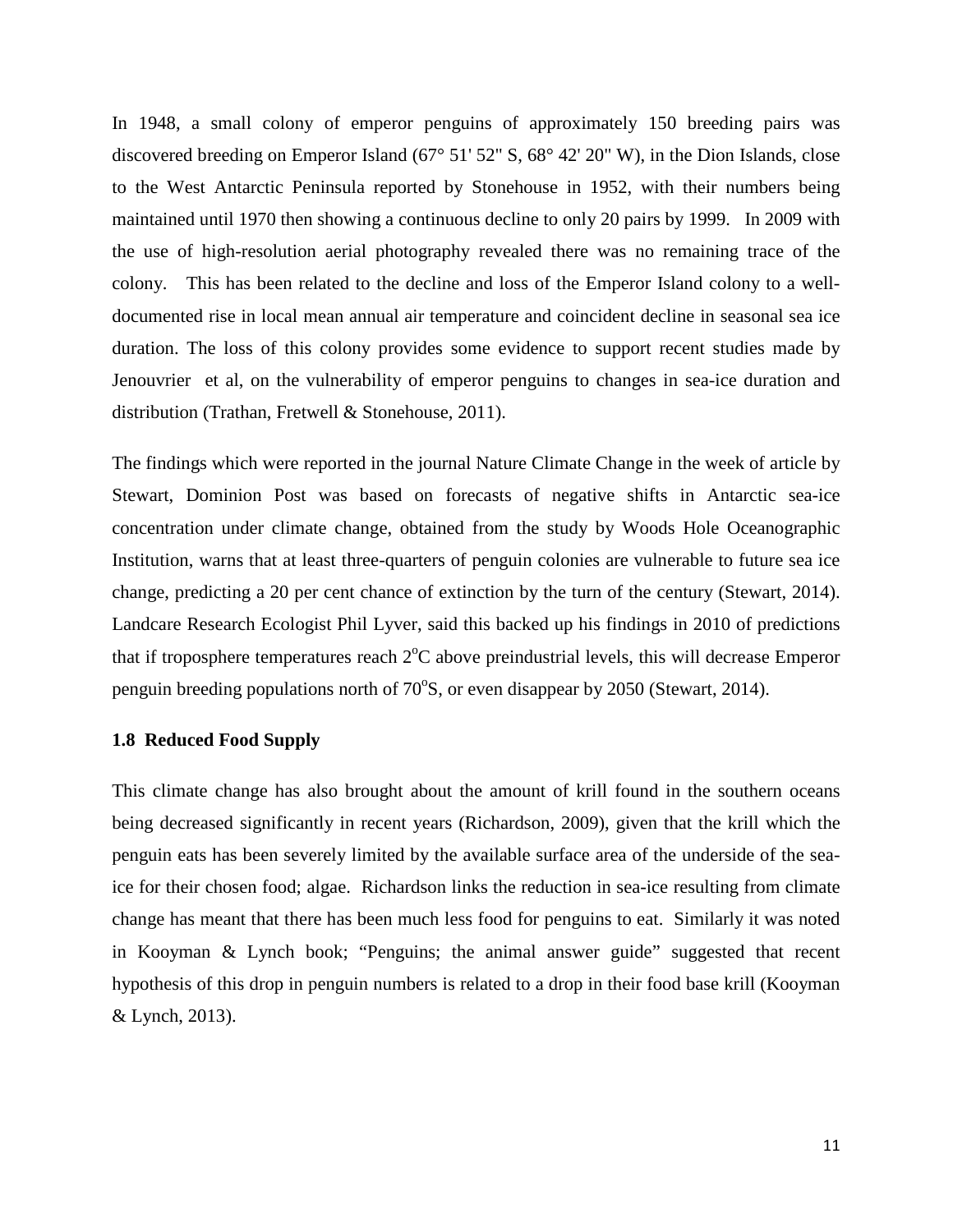Another factor causing the decline in krill populations and also squid in the penguins foraging areas is the expansion of commercial fisheries overfishing and reducing their availability (Kooyman & Lynch, 2013).

#### **1.9 Global Climate Change**

Now days it has been a general consensus if climate change is allowed to get worse then it is likely that many species of penguin will disappear altogether (Richardson, 2009). Richardson states: "ensuring the reduction of global anthropogenic carbon dioxide emissions is an important step in ensuring the survival of these beautiful birds for generations to come." This statement was mirrored by Shaye Wolf, stating: "Rapidly reducing global greenhouse gas emissions is the single most important action needed to protect penguins from global climate change."

### **Conclusions**

With the changes associated with 'Climate change', through this literature review it has been determined that there is a real threat to Emperor penguin populations in terms of reduction in their critical breeding habitats through climate change. This has been highlighted by the small colony of Emperor penguin discovered breeding on Emperor Island in 1948, with their numbers being maintained until 1970 then subsequent survey's showed a decline in numbers to only 20 pairs by 1999 and in 2009 found there was no remaining trace of the colony.

Evidence from the British Antarctic Survey of Emperor penguins adapting to low amounts of sea-ice for breeding purposes by favouring that of floating ice shelves is encouraging but there is no mistake that the ice shelves surrounding Antarctic is also at risk of retreating as shown by the collapse of Larsen B Ice Shelf due to the rise in sea temperatures, leaving the Emperor penguin in the distant future hopefully being able to adapt to another set of challenges aside from that of the exploits of commercial fisheries targeting their food source.

### **Recommendations**

• Reduction of global anthropogenic carbon dioxide emissions into the atmosphere.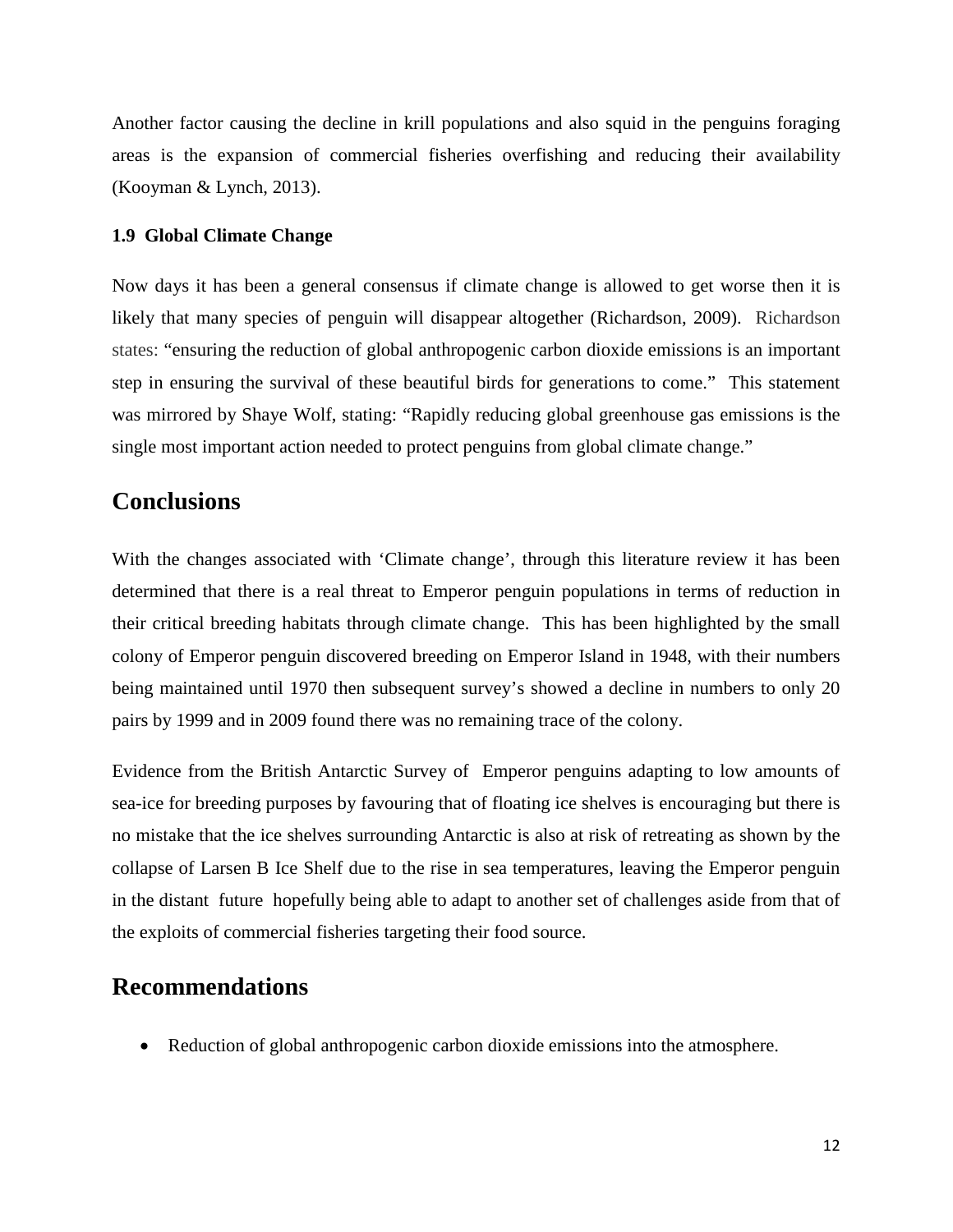• Reduction of catch size to commercial fisheries targeting the food source of Emperor penguins; Krill and squid and providing protection to agreed areas also.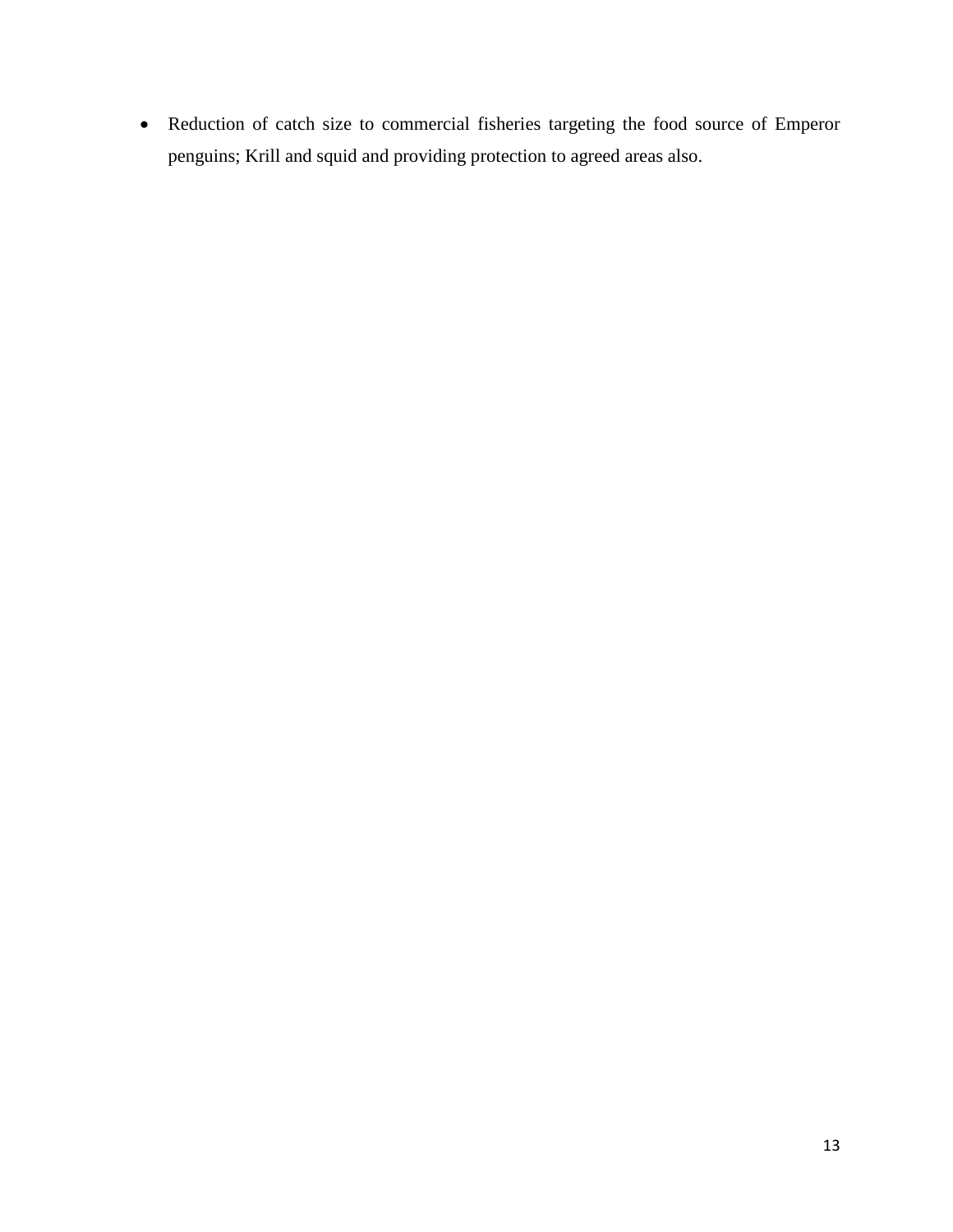## **References**

- Australian Government, Department of the Environment: Australian Antarctic Division. (2014, 24 September). *Adapting to a changing environment*. Retrieved 21 November, 2014, from [http://www.antarctica.gov.au/about-antarctica/wildlife/animals/penguins/Emperor](http://www.antarctica.gov.au/about-antarctica/wildlife/animals/penguins/Emperor-penguins/adapting-to-a-changing-environment)[penguins/adapting-to-a-changing-environment](http://www.antarctica.gov.au/about-antarctica/wildlife/animals/penguins/Emperor-penguins/adapting-to-a-changing-environment)
- Bajagai, Y, S. (2013, January).*Impacts of climate change on Emperor Penguins* (*Aptenodytes forsteri*): Food and Environment. Retrieved 20 November, 2014, from [http://www.foodandenvironment.com/2013/01/impact-of-climate-change-on-](http://www.foodandenvironment.com/2013/01/impact-of-climate-change-on-emperor.html)[Emperor.html](http://www.foodandenvironment.com/2013/01/impact-of-climate-change-on-emperor.html)
- British Antarctic Survey. (2014, January 08). *Press Release - Antarctic emperor penguins may be adapting to warmer temperatures*. Issued by the British Antarctic Survey Press Office. Retrieved 21 November, 2014, from [http://www.antarctica.ac.uk/press/press\\_releases/press\\_release.php?id=2459](http://www.antarctica.ac.uk/press/press_releases/press_release.php?id=2459)
- De Roy, T., Jones, M., & Cornthwaite, J. (2013). Penguins their world, their ways. Published By David Bateman Ltd, Auckland, New Zealand.
- Hatherton, T. (1990). *Antarctica; the Ross Sea Region*. Published by DSIR Publishing, Department of Scientific and Industrial Research, Wellington, NZ.
- Hooper, M. (2007). *The ferocious summer; Palmer's penguins and the warming of Antarctica*. Published by Profile Books Ltd, London, UK.
- Kooyman, G. L., & Lynch, W. (2013). *Penguins; the animal answer guide*. Published by The Johns Hopkins University Press, Baltrimore, Maryland, USA.
- Jenouvrier, S., Holland, M., Stroeve, J., Barbraua, C., Weimerskirch, H., Serreze, M., Caswell, H. (2012, September). Effects of climate change on an Emperor penguin population: analysis of coupled demographic and climate models*.* In *Global Change Biology.*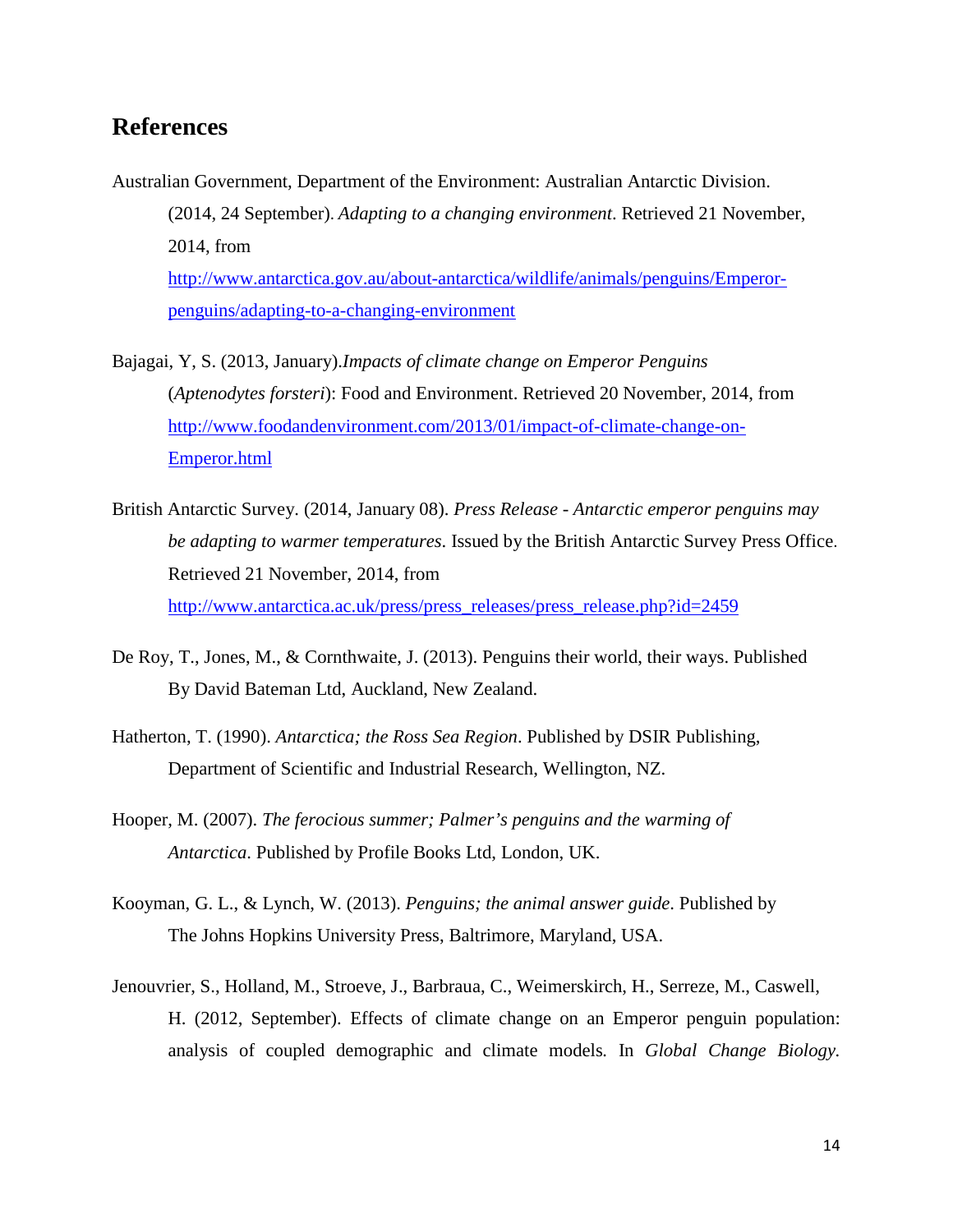*Sep2012, Vol. 18 Issue 9, p2756-2770. 15p.* Retrieved 13 December, 2014, from DOI 10.1111/j.1365-2486.2012.02744.x

- McGonigal, D. (2008). *Antarctica: Secrets of the Southern Continent*. Published by Simon & Schuster (Australia) Pty Limited, Plymble, NSW.
- McGonigal, D., & Woodworth, L. (2001). The complete story: Antarctica. Published by Random House New Zealand, Auckland, NZ.
- Meduna, V. (2012). *Science on the Ice: Discovering the Secrets of Antarctica*. Published by Auckland University Press, Auckland, NZ.
- Richardson, A-M. (2009, 29 October). *Climate Change and Penguins*. Retrieved 20 November, 2014, from [http://www.sciences360.com/index.php/climate-change-and](http://www.sciences360.com/index.php/climate-change-and-penguins-12971/print/)[penguins-12971/print/](http://www.sciences360.com/index.php/climate-change-and-penguins-12971/print/)
- ScienceDaily. (2014). *Antarctic Emperor penguins may be adapting to warmer temperatures.* Published by ScienceDaily. ScienceDaily, 9 January, 2014. Retrieved 21 November, 2014, from <http://www.sciencedaily.com/releases/2014/01/140109004311.htm>
- Scott, J., & Scott, A. (2007). Antarctica: Exploring a Fragile Eden. Published by Collins, An imprint of HarperCollins Publishers, London, UK.
- Stewart, M. (2014, June). Scientists warn that Emperor penguins close to extinction. In *Dominion Post, The,* 30/06/2014, pA4*.* Retrieved 13 December, 2014, from [http://ezwaimakariri.kotui.org.nz/login?url=http://search.ebscohost.com/login.aspx?direct](http://ezwaimakariri.kotui.org.nz/login?url=http://search.ebscohost.com/login.aspx?direct=true&db=anh&AN=TDP140630A004187577846-AU&site=eds-live&scope=site) [=true&db=anh&AN=TDP140630A004187577846-AU&site=eds-live&scope=site](http://ezwaimakariri.kotui.org.nz/login?url=http://search.ebscohost.com/login.aspx?direct=true&db=anh&AN=TDP140630A004187577846-AU&site=eds-live&scope=site)
- Trathan, P.N., Fretwell P. T. & Stonehouse, B. (2011). First Recorded Loss of an Emperor Penguin Colony in the Recent Period of Antarctic Regional Warming: Implications for Other Colonies. In *PLoS ONE. 2011, Vol. 6 Issue 2,* p1-11. 11p. Retrieved 13 December, 2014, from